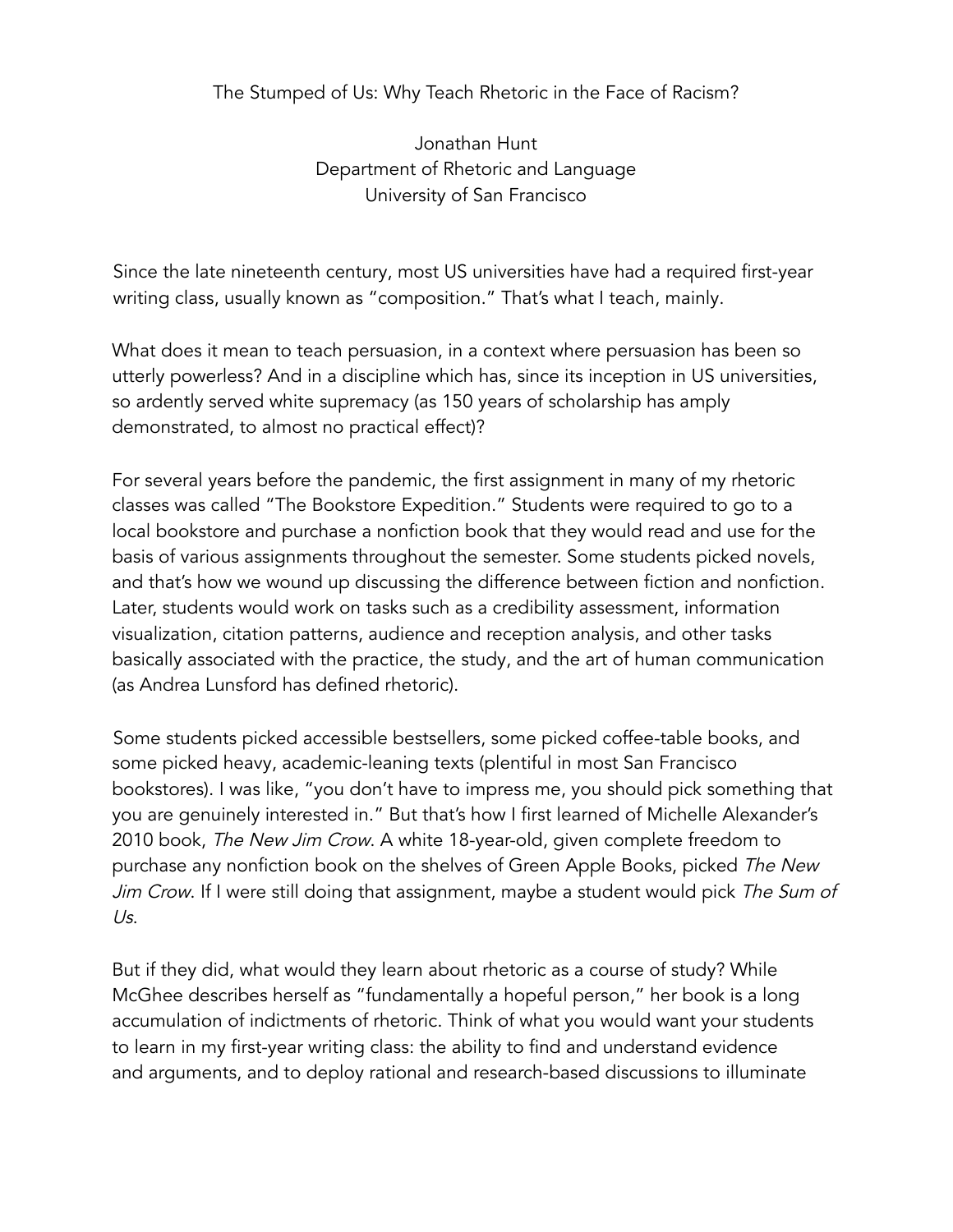an issue or advance a debate.

In describing her work with the research and advocacy organization Demos, McGhee relates example after example of the failure of ethical persuasion–the kind of communication values and skills we would hope to amplify in our students.

McGhee relates the story of a person in government relations for a network of rural hospitals in Texas, who seems to have given up on attempting to persuade legislators with reason and evidence. He says, "We can prove to them all week long, they are never gonna…" She tells of her own efforts to bring evidence of the coming 2008 financial crisis to the halls of Congress, only to be told by a Senate staffer not to bother, since "banks own the place." She relates how she came to realize that "Washington wouldn't listen" (88) because "money can obscure the most obvious of truths" (97).

For years, I've told students that rhetorical power is power; that making ethical, evidence-based arguments is a fundamental value in our society. Yet McGhee's book only dramatizes the impotence of rhetoric. Or rather, of "good" rhetoric.

Because Lee Atwater was also a rhetor. Atwater was the grinning, fluffy-haired racist strategist standing just behind Reagan and Bush in the 1980s; McGhee describes his evil work in her first chapter. Dogwhistling, gaslighting, stereotyping, manipulation, outright lying–these are also rhetorical strategies. Or as McGhee puts it, "sheer cultural marketing" ("marketing" is the word rhetoricians use for rhetoric we don't want to be associated with).

We know this, and Aristotle knew it two thousand years ago. Aristotle really liked to classify things, but he had to admit that "the honest rhetorician has no separate name to distinguish them from the dishonest." We hope our students will make this distinction; we hope to teach them to resist these dishonest strategies of "rhetrickery" and to avoid employing them, despite their obvious effectiveness.

A paradox, though: McGhee writes a book. The book rationally and with hundreds of pages of footnotes narrates the continual failure of rational persuasion and "good" rhetoric. McGhee, the optimist, echoes the ancient voice of Aristotle, who wrote that "Rhetoric is useful because things that are true and things that are just have a natural tendency to prevail over their opposites." "It's time to tell the truth," she writes a few pages from the end, as if we hadn't just read 270 pages illustrating the failure of the truth to have any significant impact.

My cynicism here is a clear manifestation of white fragility, but as a consequence of